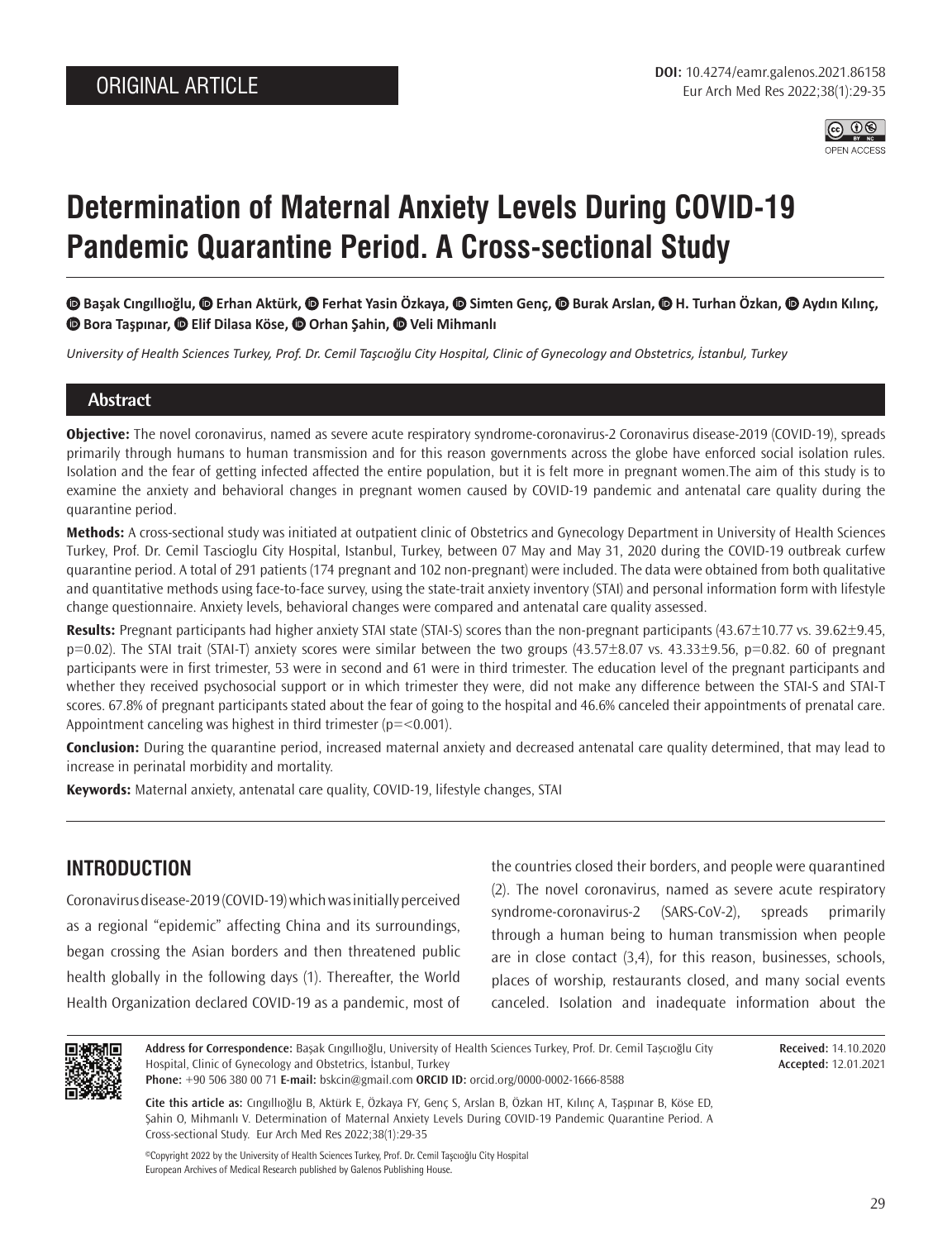outbreak caused fear. Psychological distress and symptoms of mental disorders have increased during the pandemic such as COVID-19 (5,6). Although the fear of getting infected affected the entire population, it was felt more in pregnant women who are especially sensitive because of the anxiety of contamination of the fetus and due to physiological immunosuppression (7).

There are limited studies on psychological wellness in pregnancy during an outbreak. During the 2003 SARS outbreak in Hong Kong, it was reported that pregnant individuals had exaggerated fear of encountering infection and higher anxiety than before SARS (8).

Maternal anxiety is associated with poor perinatal outcomes as preterm birth, low birth weight, small for gestational age (9).

Although it is important to get adequate psychosocial support during pregnancy, pregnant women feel lonely because of the quarantine process in a pandemic. Furthermore, they also avoid visits to their physicians in fear of encountering infection in public transports or at the hospital.

When the COVID-19 pandemic reached Istanbul-Turkey, our research team used the opportunity to research the psychological impact of COVID-19 on pregnant women during their visit to our maternity ward and outpatient clinic with face-to-face surveys.

## **METHODS**

The study was designed as a cross-sectional study at the Outpatient Clinic of Obstetrics and Gynecology Department in University of Health Sciences Turkey, Prof. Dr. Cemil Tascioglu City Hospital, Istanbul, Turkey, between 07 May (after the start of restrictions) and 31 May (the date restrictions eased) during the COVID-19 outbreak curfew. This study was approved by the Medical Ethical Committee of University of Health Sciences Turkey, Prof. Dr. Cemil Tascioglu City Hospital (no: 48670771- 514.10; date: 05.05.2020) and informed consent was obtained from all patients. A total of 276 participants were included who applied for routine antenatal control or gynecologic complaints. They had no clinical symptoms of COVID-19 and had no suspicion of disease. One hundred seventy four of the participants were pregnant, and 102 were non-pregnant. The data were obtained from both qualitative and quantitative methods between 05 May (after the start of restrictions) and 31 May (the date restrictions eased) during the COVID-19 outbreak.

Participants were excluded if they had a history of psychiatric disorders, could not read, or write in Turkish, did not agree to participate in the study, had COVID-19 symptoms and COVID-19 PCR positivity.

#### **Survey Method**

After descriptive information (age, education, working status) and obstetric history (gravida, parity number, last menstrual period) was recorded, we asked the following questions to determine behavioral changes and concerns about pregnancy follow up during COVID-19 outbreak: "During the COVID-19 pandemic, are you getting adequate psychosocial support?", "Are you afraid of visiting the hospital for prenatal checks?", "If you are afraid of visiting the hospital, what is the reason?", "Are you afraid of you or your baby, or both of you being infected with COVID-19?", "Have you missed any pregnancy visit?", "How often do you wash your hands?", "Are you wearing a mask?", "Are you wearing gloves?".

Upon completing the above, the participants were asked to complete the Spielberger state-trait anxiety inventory (STAI) form to determine the level of anxiety. The STAI is a 40-item selfreport rating scale. Each statement has four scales of feelings, participants were asked to select the best matching feeling, the state anxiety scales include "not at all, somewhat, moderately so, or very much so". Whereas the responses to the items related to trait anxiety include "almost never, sometimes, often, and almost always". The scale has internal consistency coefficients ranged from 0.86 to 0.95 (10). It can vary with changes in support systems, health, and other individual characteristics (11). Validity and reliability study of the Turkish form of the scale was conducted by Öner and LeCompte (12). Since the STAI is used to measure the intensity of anxiety (instead of identifying possible clinical cases), no cut-off score is recommended.

#### **Statistical Analysis**

In this study, all information obtained was entered into a statistical package for the social sciences, version 25.0, SPSS Inc, Chicago, Illinois, USA (SPSS). Descriptive statistics were used to calculate the frequency (n), percentage (%), central tendency (mean, median & mode), and dispersion (range, variance, standard deviation, maximum & minimum) for each variable when appropriate. The consistency of the data with the normal dispersion has been evaluated by the Kolmogorov-Smirnov test. Student's t-test, Mann-Whitney U test, One-Way ANOVA test or chi-square test was used when appropriate.

## **RESULTS**

## **Characteristics, Anxiety Level, and Behavioral Changes of All Participants**

In this study, we approached 174 pregnant and 102 non-pregnant participants, none of them were healthcare workers and diagnosed with COVID-19. The sociodemographic and clinical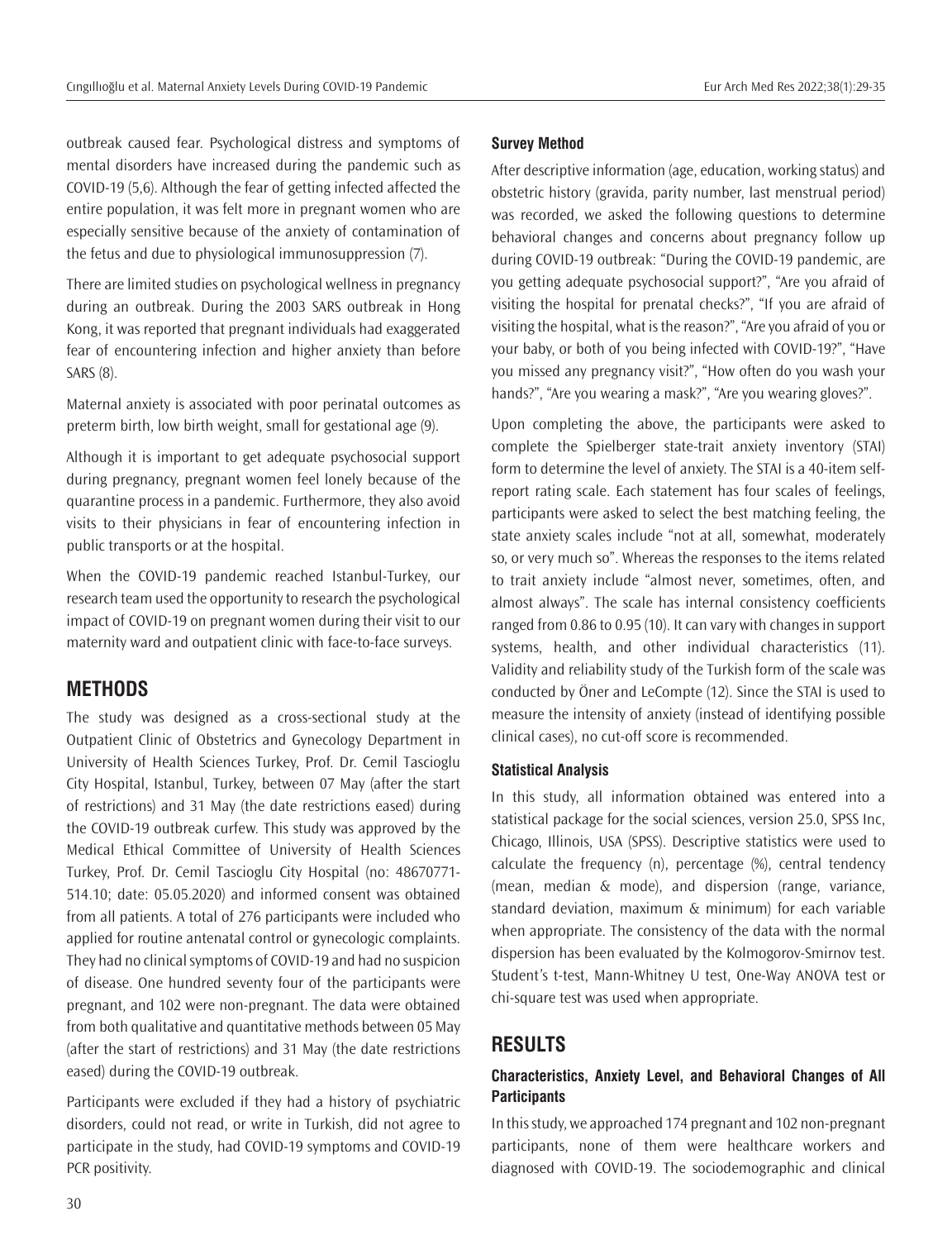characteristics (age, educational, and employment status) of the participants were similar and summarized in Table 1. Elderly people in non-pregnant participants were excluded from the study because age-related anxiety may change the result.

Pregnant participants had significantly higher anxiety STAI state (STAI-S) scores than the non-pregnant participants  $(43.67 \pm 10.77)$ vs.  $39.62 \pm 9.45$ ,  $p=0.02$ ). The STAI trait (STAI-T) anxiety scores were not different between the two groups  $(43.57 \pm 8.07)$  vs. 43.33±9.56, p=0.82).

58.7% of all participants and 62.0% of all pregnant participants mentioned that they get enough psychosocial support, but did not affect anxiety scores (p=0.137).

Behavioral changes due to the pandemic (wearing masks, washing hands, and using gloves) in both groups were highly

| Table 1. Demographics and characteristics of all participants               |                       |                               |            |  |  |  |
|-----------------------------------------------------------------------------|-----------------------|-------------------------------|------------|--|--|--|
|                                                                             | Pregnant<br>$(n=174)$ | Non-<br>pregnant<br>$(n=102)$ | p value    |  |  |  |
| Age (years; mean $\pm$ 50)                                                  | 28.48±5.73            | 29.44±42                      | 0.26       |  |  |  |
| <b>Educational level</b>                                                    |                       |                               |            |  |  |  |
| Less than 8 years                                                           | 20 (7.2%)             | $22(8.0\%)$                   |            |  |  |  |
| 8 years                                                                     | 100 (36.2%)           | 51 (10.5%)                    | 0.78       |  |  |  |
| More than 13 years                                                          | 54 (19.6%)            | 29 (10.5%)                    |            |  |  |  |
| <b>Employment status</b>                                                    |                       |                               |            |  |  |  |
| Employed                                                                    | 43 (15.6%)            | 36 (13.0%)                    |            |  |  |  |
| Unemployed                                                                  | 131 (47.5%)           | 66 (23.9%)                    |            |  |  |  |
| STAI <sup>a</sup> state (mean)                                              | 43.67±10.77           | 39.62±9.45                    | 0.6        |  |  |  |
| STAI <sup>ª</sup> trait (mean)                                              | 43.57±8.07            | 43.33±9.56                    |            |  |  |  |
| Psychosocial support                                                        |                       |                               |            |  |  |  |
| Adequate                                                                    | 108 (39.1%)           | 54 (19.6%)                    | 0.137      |  |  |  |
| Inadequate                                                                  | 66 (23.9%)            | 48 (17.4%)                    |            |  |  |  |
| Going out from home                                                         |                       |                               |            |  |  |  |
| Never                                                                       | 74 (26.8%)            | 27 (9.8%)                     |            |  |  |  |
| If necessary                                                                | 90 (32.6%)            | 54 (19.6%)                    | $< 0.001*$ |  |  |  |
| Yes                                                                         | 10 (3.6%)             | 21 (7.6%)                     |            |  |  |  |
| <b>Washing hand</b>                                                         |                       |                               |            |  |  |  |
| More than usual                                                             | 174 (63.0%)           | 100 (36.2%)                   |            |  |  |  |
| As usual                                                                    | $0(0\%)$              | 2(0.7%)                       | 0.136      |  |  |  |
| <b>Wearing gloves</b>                                                       |                       |                               |            |  |  |  |
| Yes                                                                         | 95 (34.4%)            | 60 (21.7%)                    |            |  |  |  |
| No                                                                          | 79 (28.6%)            | 42 (15.2%)                    | 0.495      |  |  |  |
| Wearing mask                                                                |                       |                               |            |  |  |  |
| Yes                                                                         | 171 (61.3%)           | 101 (36.6%)                   | 1          |  |  |  |
| No                                                                          | $3(1.1\%)$            | $1(0.4\%)$                    |            |  |  |  |
| *Statistical significance, <sup>a</sup> STAI: State-trait anxiety inventory |                       |                               |            |  |  |  |

observed. To reduce the risk of infection, 97.9% of total participants wear a mask, 56.1% wear gloves. While all pregnant participants washed their hands more frequently than usual, just 2 non-pregnant participants said they wash their hands as usual. A higher number of pregnant participants responded "never" to the question "Are you going out from your house" than non-pregnant participants (26.8% vs. 9.8%;  $p = 0.001$ ) (Table 1).

## **Characteristics, Anxiety Level, and Behavioral Changes in Pregnant Participants**

The mean of gravida and parity of 174 pregnant participants were 2.3 (min: 1, max: 7) and 0.97 (min: 0, max: 5). Sixty (34.48%) of pregnant participants were in the first trimester, 53 (30.45%) were in the second and 61 (35.05%) were in the third trimester. STAI-S and STAI-T scores were not statistically different amongst the trimester groups. Furthermore, the education level of the pregnant participants and whether they received psychosocial support or in which trimester they were, did not make any difference between the STAI-S scores. STAI-S scores were significantly different in the different age groups ( $p=0.031$ ) (Table 2). Post-hoc comparisons revealed that STAI-S scores for pregnant participants in age groups "over 20 years" were similar, whereas STAI-S scores of pregnant participants "under 20 years" showed a significant difference compared to pregnant participants in the older age groups of "20-30-year-old" ( $p=0.02$ ) and "30-40-year-old" ( $p=0.03$ ).

67.8% of total pregnant participants stated that they were afraid of going to the hospital, because of this 46.6% of total pregnant participants canceled or missed their appointments of prenatal care. Fear of going to the hospital and appointment canceling was high in the third trimester ( $p=0.002$ ,  $p=<0.001$ ) (Table 3). Pregnant participants, who did not go to antenatal visits, stated that they were afraid of contracting COVID-19 in the hospital themselves or their unborn baby or both, there was no difference between the trimester groups (Table 3).

# **DISCUSSION**

After COVID-19 outbreak spread worldwide from Wuhan, China, it has resulted as an ongoing pandemic (13). The increasing number of death tolls caused global fear and panic. After the first case of COVID-19, detected in Turkey, the Turkish government rapidly carried out interventions and restrictions to prevent the spread of the virus (14). 05 May, the date of the beginning of our study, the Turkish Ministry of Health announced that total coronavirus cases in Turkey were 129,491 and total death tolls were 3,520. Our study was conducted after the start of restrictions in Turkey when the psychological and behavioral changes of the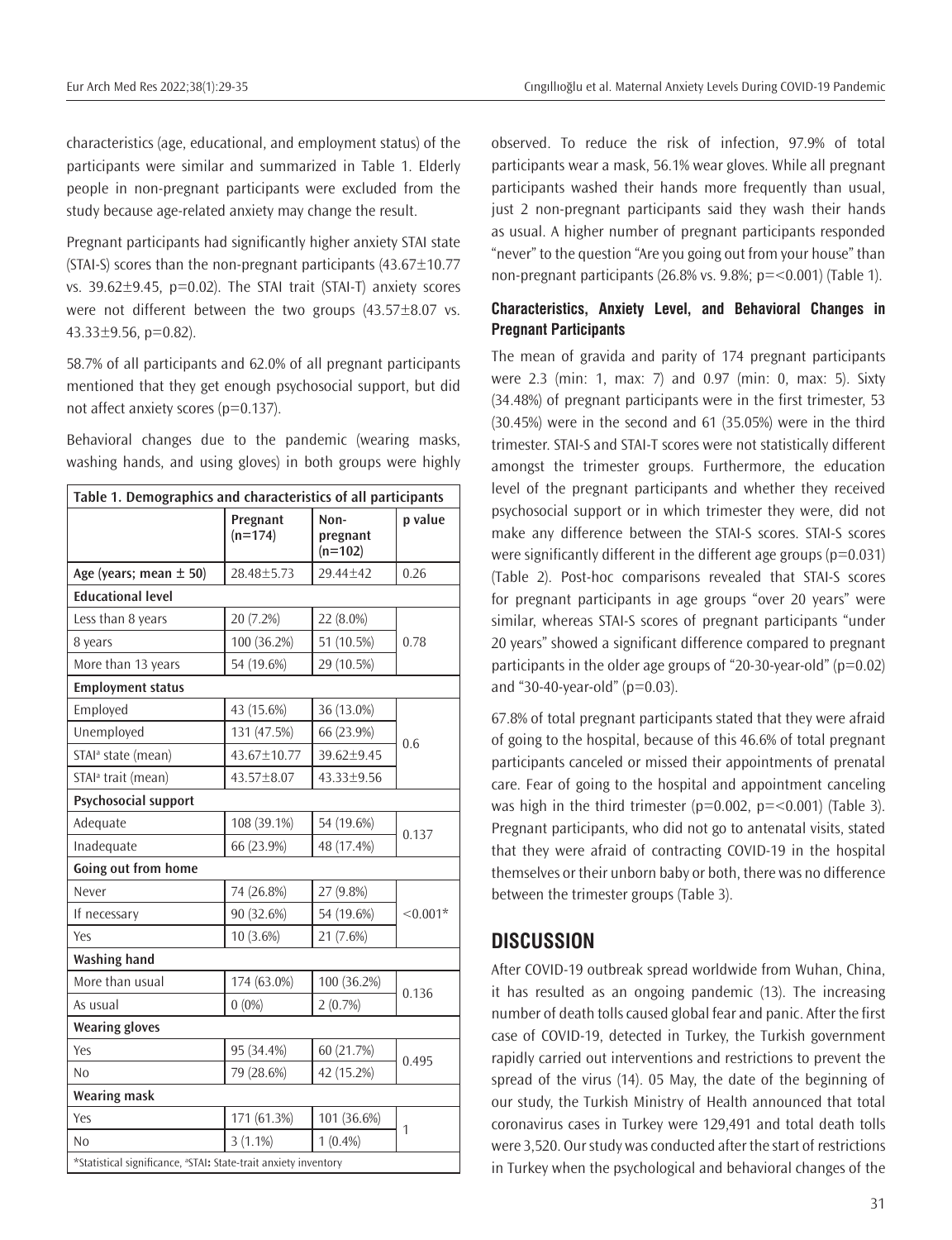|                                                                                                     | STAI <sup>a</sup> state<br>Mean $\pm$ SD | p value  | STAI <sup>a</sup> trait<br>Mean $\pm$ SD | p value |
|-----------------------------------------------------------------------------------------------------|------------------------------------------|----------|------------------------------------------|---------|
| Age group (years)                                                                                   |                                          |          |                                          |         |
| <20 years old                                                                                       | 35.86±2.13                               | $0.031*$ | 38.80±2.04                               |         |
| 20-30 years old                                                                                     | 44.36±1.09                               |          | $43.63 \pm 0.84$                         |         |
| 30-40 years old                                                                                     | 44.33±1.37                               |          | $44.84 \pm 0.91$                         | 0.077   |
| >40 years old                                                                                       | $46.40 \pm 6.47$                         |          | $42.20 \pm 5.85$                         |         |
| <b>Educational level</b>                                                                            |                                          |          |                                          |         |
| Less than 8 years                                                                                   | 44.07±1.08                               |          | $44.22 \pm 0.83$                         |         |
| 8 years                                                                                             | $43.61 \pm 1.54$                         | 0.715    | $43.03 \pm 1.04$                         | 0.40    |
| more than 13 years                                                                                  | 41.90±1.96                               |          | $41.8 \pm 1.68$                          |         |
| Psychosocial support                                                                                |                                          |          |                                          |         |
| Adequate                                                                                            | 42.66±0.94                               | 0.096    | $42.77 \pm 0.77$                         | 0.114   |
| Inadequate                                                                                          | $45.33 \pm 1.48$                         |          | 44.87±0.98                               |         |
| <b>Employment status</b>                                                                            |                                          |          |                                          |         |
| Employed                                                                                            | 43.86±1.75                               | 0.839    | 44.32±1.21                               | 0.469   |
| Unemployed                                                                                          | $43.47 \pm 0.91$                         |          | $43.29 \pm 0.71$                         |         |
| <b>Trimester</b>                                                                                    |                                          |          |                                          |         |
| First                                                                                               | 43.46±1.41                               | 0.366    | 43.63±0.89                               |         |
| Second                                                                                              | $42.26 \pm 1.42$                         |          | $42.77 + 1.14$                           | 0.638   |
| Third                                                                                               | 45.11±1.40                               |          | 44.21±1.13                               |         |
| *Statistical significance, <sup>a</sup> STAI: State-trait anxiety inventory, SD: Standard deviation |                                          |          |                                          |         |

| Table 3. COVID-19-specific factors that affect prenatal care according to trimester group |                  |            |              |            |  |  |
|-------------------------------------------------------------------------------------------|------------------|------------|--------------|------------|--|--|
|                                                                                           | <b>Trimester</b> |            |              |            |  |  |
|                                                                                           | <b>First</b>     | Second     | <b>Third</b> | p value    |  |  |
| Fear of going to antenatal visit in the hospital                                          |                  |            |              |            |  |  |
| Have fear                                                                                 | 34 (28.8%)       | 35 (29.7%) | 49 (41.5%)   | $0.002*$   |  |  |
| Do not have fear                                                                          | 26 (46.4%)       | 18 (32.1%) | 12 (21.4%)   |            |  |  |
| Worried about contracting COVID-19 in the hospital                                        |                  |            |              |            |  |  |
| To herself                                                                                | $4(40\%)$        | 7 (20%)    | 14 (40%)     | 0.396      |  |  |
| To unborn baby                                                                            | 17 (27.9%)       | 20 (32.8%) | 24 (39.3%)   |            |  |  |
| <b>Both</b>                                                                               | 29 (37.2%)       | 26 (33.3%) | 23 (29.5%)   |            |  |  |
| Canceling or missing prenatal care appointments                                           |                  |            |              |            |  |  |
| Canceled or missed                                                                        | 16 (19.8%)       | 27 (33.3%) | 38 (46.9%)   | $< 0.001*$ |  |  |
| Not canceled or missed                                                                    | 44 (47.3%)       | 26 (28%)   | 23 (24.7%)   |            |  |  |
| *Statistical significance, COVID-19: Coronavirus disease-2019                             |                  |            |              |            |  |  |

subjects were fully settled. It is not an initial phase study, thus it was planned that psychosocial changes to pandemics could be followed up more clearly. A similar situation had been shown in a study, conducted in the 2003 SARS outbreak in Hong Kong; with the rising in the number of cases, the level of anxiety scores also increased. The anxiety scores were highest approximately 1 month after the first SARS case was announced. Participants between the 30-49 ages and less educated were more concerned.

Anxiety scores of those who perceived that they were more likely to contract or die due to SARS were significantly higher (15).

Perinatal anxiety is quite common and deserves clinical attention. According to a meta-analyze published in 2017, which included 102 studies with a total of 221,974 participants, the overall prevalence for any anxiety disorder was 15.2% (16). Antenatal anxiety was associated increased risks for preterm birth, low birth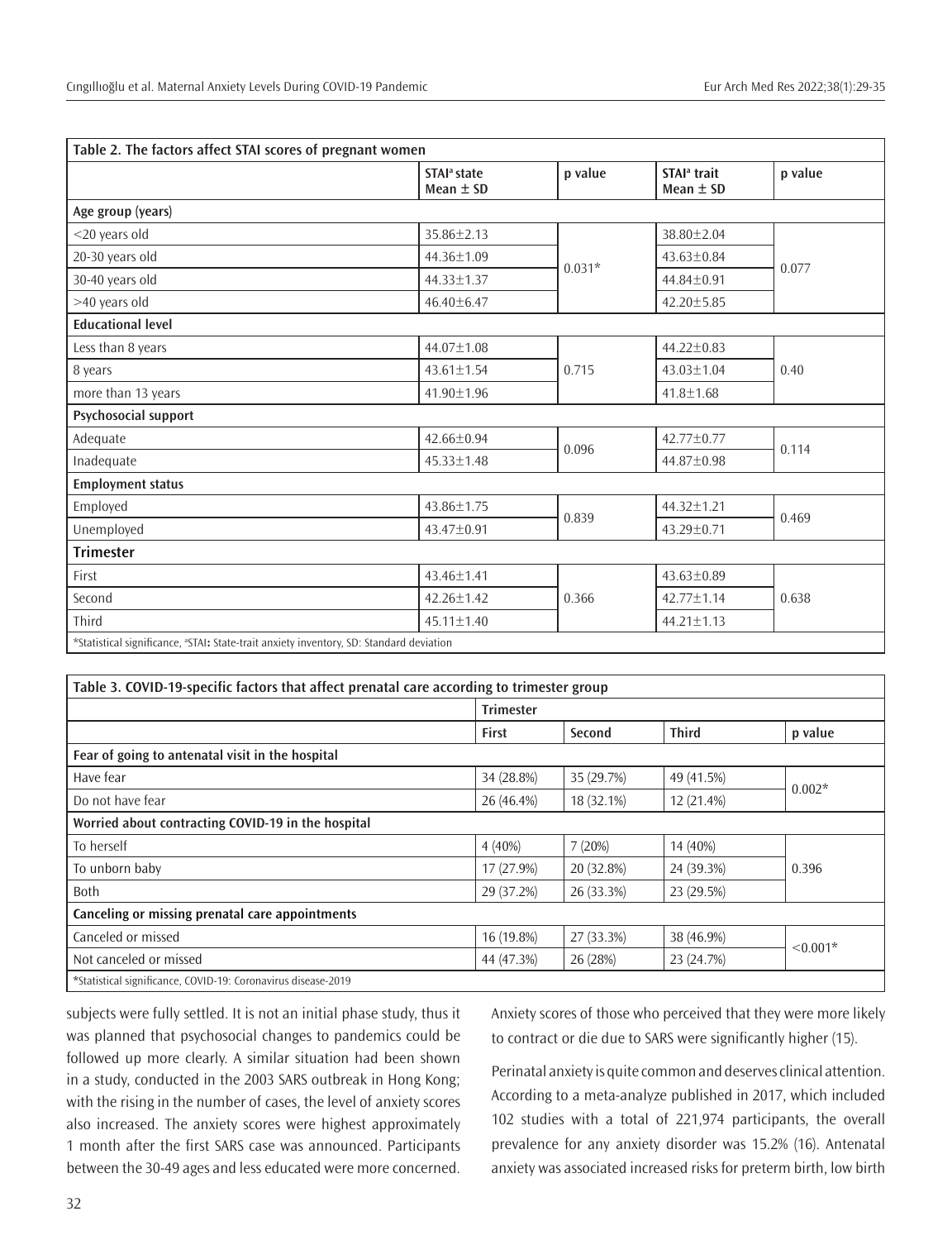weight, earlier gestational age, and being small for gestational age, smaller head circumference. Also, the development of brain structure in children is associated with prenatal anxiety and depression (9,17). While we know widely about perinatal anxiety, there is limited knowledge about psychological responses caused by a pandemic. Wu et al. (18) initiated a multi-center crosssectional study in China to compare the mental status of pregnant women before and after the announcement of the COVID-19 epidemic. A total of 4,124 pregnant women during their third trimester were examined in this cross-sectional study, using the Edinburgh postnatal depression scale (EPDS). They found that awareness of the COVID-19 epidemic significantly increased the prevalence of depressive symptoms (EPDS  $\geq$ 10) (p=0.01) and the risk of self-harm thoughts ( $p=0.005$ ) (18). Wu et al. (18) did not evaluate anxiety status, but Corbett et al. (19) questioned 71 patients in the second and third trimester of pregnancy and found that half of the women without anxiety before, worried about their health during the delay phase of the outbreak. This anxiety was related to the health of their older relatives, other children they had, and then their unborn baby (19).

The previous studies mostly compared pregnant women's anxiety levels before and after the pandemic, not with non-pregnant participants. From former studies (5,6) we know that the entire community had higher anxiety so we researched if there is a difference in pregnant individuals. Our cohort demonstrates that pregnant participants had significantly higher anxiety STAI-S scores than the non-pregnant participants, which means pregnant individuals are vulnerable, and they feel fear deeper. Interaction with their relatives (mother, father, friends), provides psychological support, but the necessity of social distancing did not allow this. However, Mirzadeh and Khedmat (20) also highlighted the need for psychological support for pregnant women during this pandemic, in our study 62% of pregnant participants reported that they get adequate support, but it did not make difference on their anxiety levels.

From an online survey, 92.9% of individuals reported feeling loneliness more than usual due to the COVID-19 pandemic in Calgary, Canada. 56.6% of participants had clinically elevated anxiety and 37.0% elevated symptoms of depression. Most of the participants expressed worries about their own life and their unborn baby due to the possibility of infection. Researchers recorded that depression and anxiety symptoms were reduced if participants could complete enough sleep time and had better social support (21). Furthermore, educational level and employment status are other factors that affect depression and anxiety levels. Despite previous literature (22), our cohort did not show any difference in educational level and employment

status, it might be because of the increased basal anxiety level in the whole community due to the outbreak.

Due to the pandemic, there have been many lifestyle changes; for protection from the virus wearing masks, gloves, and washing hands have become daily life necessities. All our pregnant participants specified that they washed their hands more than usual, almost all claimed to wear a mask and half of them claimed to wear gloves when they were outside to mitigate the risk of contracting the virus. These attitudes were experienced before, in 2003, during the SARS outbreak, about 70% of women wore a mask all or most of the time, and 40% washed their hands much more frequently than before (8).

Self-isolation and "not leaving home" is another reaction to the COVID-19 pandemic in pregnant women. Furthermore, domestic transportation registrations and the intensity of COVID-19 patients in hospitals, caused pregnant women to avoid going to their prenatal visits. It was reported formerly in the SARS outbreak, the rate of canceling or post-ponement of antenatal visits was high and about half of the women decided to deliver in hospitals with fewer SARS cases (8). However meta-analyses revealed that visiting antenatal care clinics during pregnancy was significantly associated with lower rates of neonatal and maternal death (23,24), during pandemic time, it has been reported that canceling appointments, difficulties in accessing health units, or going to physicians without a supporter caused the poor quality of prenatal care (21). The fear of going to the hospital was high also in our study and half of the pregnant women stated that they canceled or missed their prenatal visits.

Maternal anxiety varies during the pregnancy, Haddad et al. (25), Teixeira et al. (26), and Bhagwanani et al. (27) reported that STAI-S levels were increased in the first and third trimester. Other studies have reported that STAI-S scores elevated significantly in the third trimester (28,29). The anxiety-level differences between trimesters had not been evaluated in an outbreak period, we found that there was no difference in STAI-S and STAI-T levels between trimesters.

Spielberger defined trait anxiety as, the propensity of individuals to respond and state anxiety as a temporary feeling of fear and tension (30). In our study, pregnant women showed a psychosocial reaction to a pandemic with a feeling of fear and anxiety

#### **The Strength of the Study**

There are limited studies about maternal anxiety in a pandemic and much less in the quarantine period. Previous surveys were mostly conducted using an online panel, but we conducted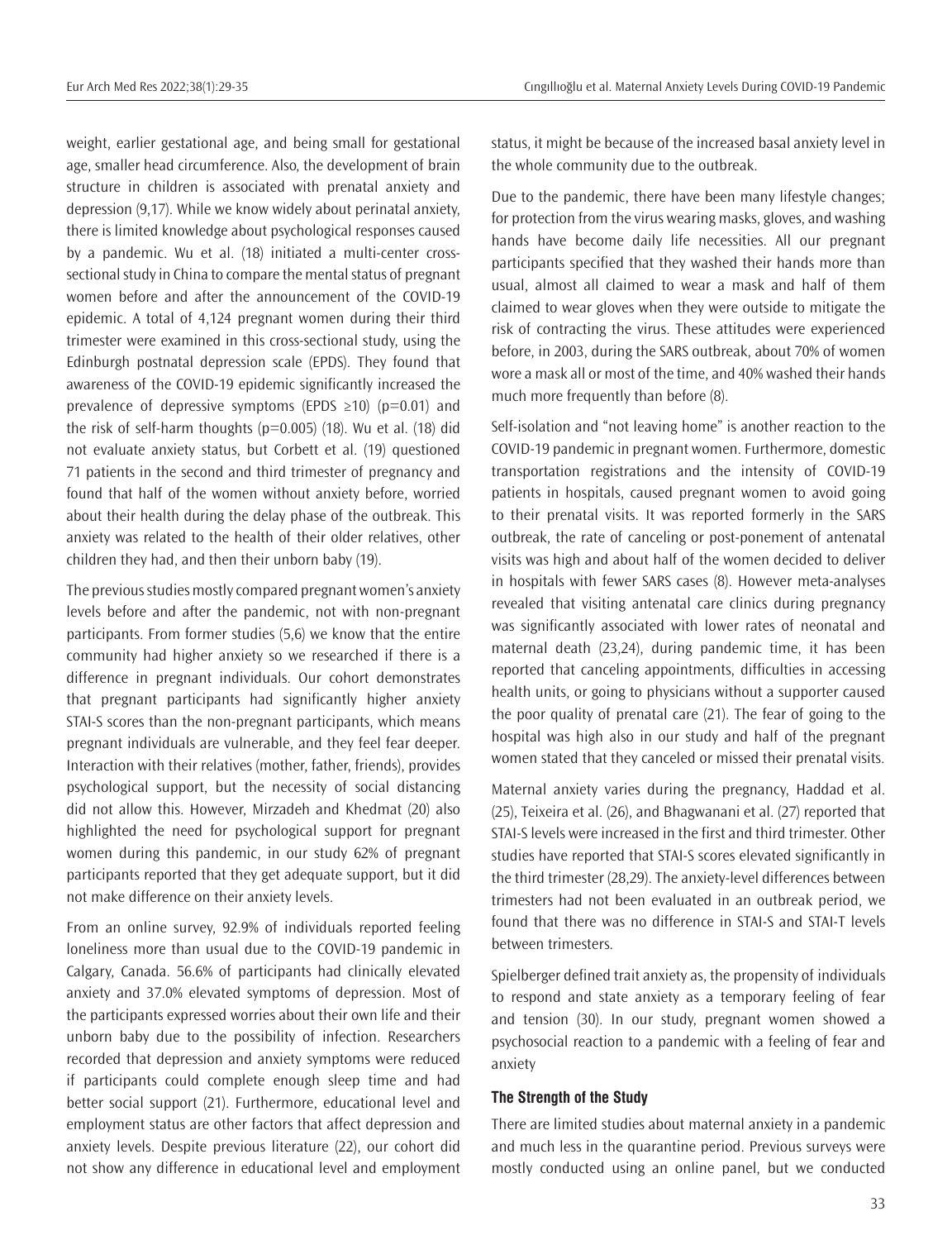face-to-face survey that enables more accurate information. Furthermore, as far as we know this is the first study that compares anxiety scores trimester groups in the COVID-19 pandemic.

#### **Study Limitations**

Questionnaire limitations: Gunning et al. (28) reported that the STAI state scale reflects situation-specific anxiety, but the location of the antenatal clinic in which it was completed, could change anxiety levels.

Single-center study: Our data may not be entirely representative of all pregnant individuals. Although our hospital is a training and research hospital with high patient capacity, the study is a single-center study.

# **CONCLUSION**

Although there are many studies on the physiological effects of SARS-CoV-2 (COVID-19) so far, the psychosomatic effects of the quarantine period of a pandemic have not been emphasized extensively. With this study, we revealed that during COVID-19 pandemic, state anxiety levels were similar between pregnant and non-pregnant women but trait anxiety levels, which define a temporary sense of fear and tension were higher in pregnant women. These high levels of anxiety have more impact on pregnant participants and caused an interruption of antenatal care especially in the quarantine period. Future researches needed to examine the psychosocial and perinatal effects of the COVID-19 pandemic.

# **ACKNOWLEDGMENTS**

We wish to thank the nurses and clinical staff who provided significant contributions to this study.

#### **Ethics**

**Ethics Committee Approval:** This study was approved by the Medical Ethical Committee of University of Health Sciences Turkey, Prof. Dr. Cemil Tascioglu City Hospital (no: 48670771- 514.10; date: 05.05.2020).

**Informed Consent:** Written informed consent was obtained from the patients who participated in this study.

**Peer-review:** Externally peer-reviewed.

#### **Authorship Contributions**

Surgical and Medical Practices: B.C., E.A., F.Y.Ö., S.G., B.A., H.T.Ö., A.K., B.T., E.D.K., O.Ş., V.M., Concept: B.C., E.A., F.Y.Ö., S.G., H.T.Ö., A.K., B.T., E.D.K., O.Ş., V.M., Design: B.C., E.A., F.Y.Ö., S.G., B.A.,

H.T.Ö., A.K., B.T., O.Ş., V.M., Data Collection or Processing: B.C., E.A., F.Y.Ö., S.G., B.A., A.K., B.T., E.D.K., O.Ş., V.M., Analysis or Interpretation: B.C., E.A., F.Y.Ö., S.G., B.A., H.T.Ö., A.K., B.T., O.Ş., V.M., Literature Search: B.C., E.A., F.Y.Ö., B.A., H.T.Ö., B.T., E.D.K., O.Ş., V.M., Writing: B.C., E.A., F.Y.Ö., S.G., B.A., H.T.Ö., A.K., B.T., E.D.K., V.M.

**Conflict of Interest:** No conflict of interest was declared by the authors.

**Financial Disclosure:** The authors declared that this study received no financial support.

# **REFERENCES**

- 1. Wang C, Horby PW, Hayden FG, Gao GF. A novel coronavirus outbreak of global health concern. Lancet 2020;395:470-3.
- 2. WHO. Clinical management of severe acute respiratory infection when Novel coronavirus (nCoV) infection is suspected: interim guidance. Accessed date: Jan 20, 2020. Available from: URL: https://www.who.int/ publications‐detail/clinical‐management‐of‐severe‐acute‐respiratory‐ infection‐when‐novel‐coronavirus‐(ncov)‐infection‐is‐suspected
- 3. Chan JFW, Yuan S, Kok KH, To KKW, Chu H, Yang J, et al. A familial cluster of pneumonia associated with the 2019 novel coronavirus indicating person-to-person transmission: a study of a family cluster. Lancet 2020;395:514-23.
- 4. ''Symptoms of Coronavirus"CDC National Center for Health Statistics Homepage. Accessed date: May 13, 2020. Available from: URL: https:// www.cdc.gov/coronavirus/2019-ncov/symptoms-testing/symptoms. html
- 5. Bao Y, Sun Y, Meng S, Shi J, Lu L. 2019-nCoV epidemic: address mental health care to empower society. Lancet 2020;395:e37-8.
- 6. Rajkumar RP. COVID-19 and mental health: a review of the existing literature. Asian | Psychiatr 2020;52:102066.
- 7. Armenti VT, Moritz MJ, Cardonick EH, Davison JM. Immunosuppression in pregnancy: choices for infant and maternal health. Drugs 2002;62:2361-75.
- 8. Lee DT, Sahota D, Leung TN, Yip AS, Lee FF, Chung TK. Psychological responses of pregnant women to an infectious outbreak: a case-control study of the 2003 SARS outbreak in Hong Kong. J Psychosom Res 2006;61:707-13.
- 9. Grigoriadis S, Graves L, Peer M, Mamisashvili L, Tomlinson G, Vigod SN, et al. Maternal anxiety during pregnancy and the association with adverse perinatal outcomes: systematic review and meta-analysis. J Clin Psychiatry 2018;79:17r12011.
- 10. Spielberger CD, Gorsuch RL, Lushene R, Vagg PR, Jacobs GA. Manual for the State-Trait Anxiety Inventory. Palo Alto, CA: Consulting Psychologists Press;1983.
- 11. Elliott TR, Shewchuk RM, Richards JS. Family caregiver problem solving abilities and adjustment during the initial year of the caregiving role. J Couns Psychol 2001;48:223-32.
- 12. Öner N, LeCompte WA. State-Trait Anxiety Inventory Handbook. Boğaziçi Üniversitesi Yayınları, İstanbul;1985.
- 13. Hui DS, I Azhar E, Madani TA, Ntoumi F, Kock R, Dar O, et al. The continuing 2019-nCoV epidemic threat of novel coronaviruses to global